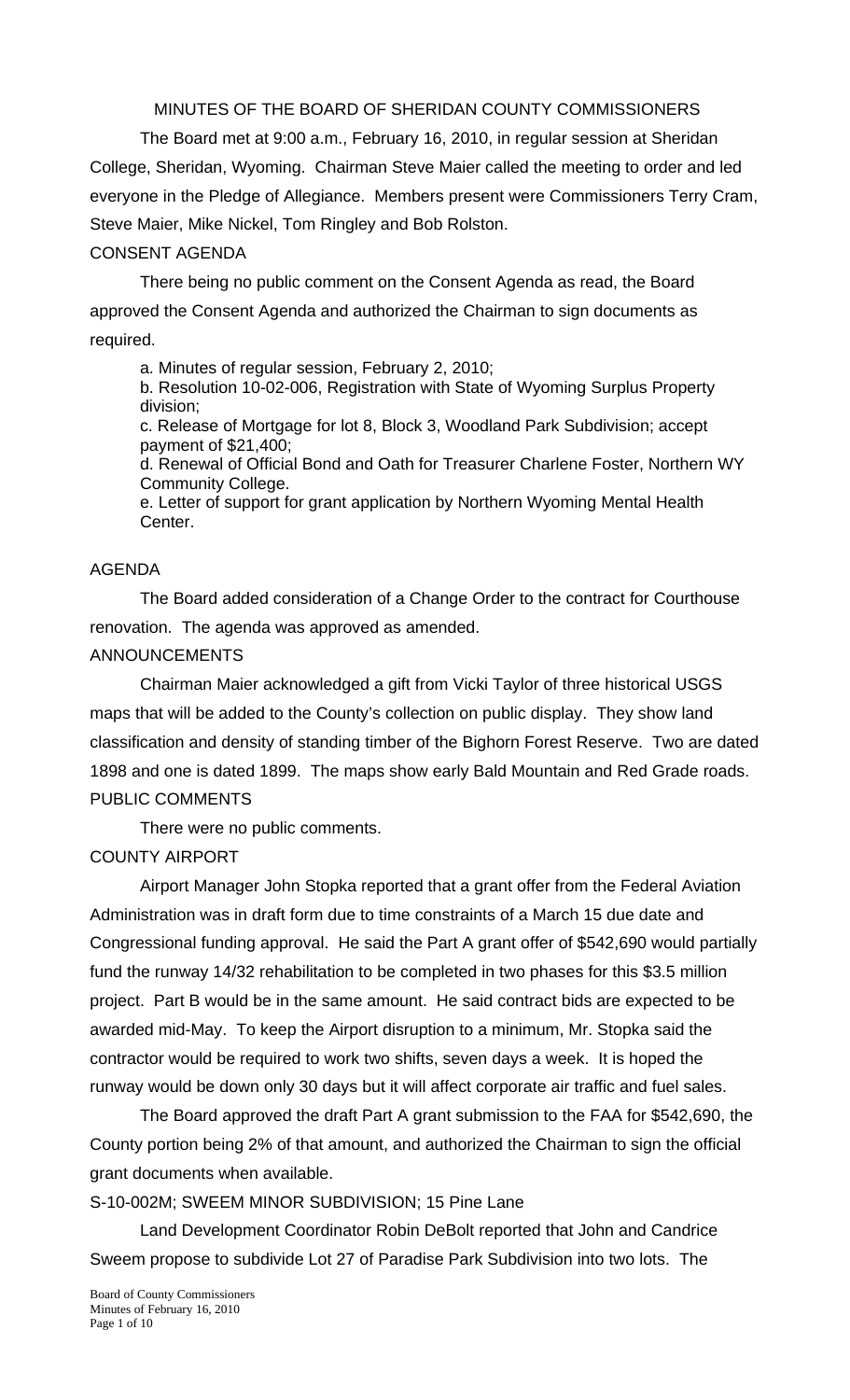property consists of 10.67 acres, zoned Urban Residential. She said the Comprehensive Plan indicates this area as low residential density, and it lies in the Class 5 groundwater vulnerability area. Ms. DeBolt said the proposal may move forward because a complete application had been submitted prior to the adoption of the temporary freeze imposed for such areas. The Sweems have requested a 10-foot variance for Pine Lane, an existing subdivision road, from the 60-foot dedicated street right-of-way requirement in Section 3.3.b. of the Division of Land Rules. The Planning and Zoning Commission recommended approval of the variance and subdivision.

 The Board granted the 10-foot variance from the requirements of Section 3.3.b of the Division of Land Rules, and approved the Sweem Minor Subdivision with the conditions that (1) Building permits and inspections shall be required; and (2) A statement shall be added to the plat prior to its submission for signature that reads "Septic systems shall be designed by a professional licensed engineer."

#### BUSINESS INCUBATOR PROJECT

 Chairman Maier opened a public hearing at 9:22 a.m. to receive comment on a proposed grant submission to the Wyoming Business Council for funding a business incubator project supported by Forward Sheridan. Commissioner Bob Rolston recused his consideration of this request as he is a sitting board member of Forward Sheridan.

Jay Stender, Forward Sheridan, advised that funding would be used to construct a portion of a building owned by developer Ron Patterson to provide space for start-up businesses. Renee Obermueller, Administrative Director, said that she and the Deputy County Attorney have reviewed the proposal and outlined the various agreements that would be required between all parties to administer the project. She said she supported the concept which should contribute to the growth of the community, but issues on the perpetual commitment of the County should the project fail or Forward Sheridan dissolve were a concern. Dave Spencer of the Wyoming Business Council commented that the WBC recognized conditions under which grants were approved could change, and he said there are a number of ways to satisfy the sponsor responsibilities. Ron Patterson, Progress Development, said the building would provide the opportunity for new businesses to grow with discounted rental rates. The building would have a data center and the startup businesses would benefit from that capability. Mr. Stender said the businesses would also receive assistance from Forward Sheridan which would house its office in the building.

 Commissioner Cram noted that the Wyoming Business Council would be receiving an application supported by the City for a high-tech business park, this one if approved, as well as an application by the Town of Ranchester.

 Ms. Obermueller and Mr. Stender spoke on the grant administration and draft agreements, stating that Forward Sheridan would administer the grant and leasing of tenets. Recapture of funding would be put in a reserve account and would help cover costs of building maintenance. The intent is for these businesses to receive 6-month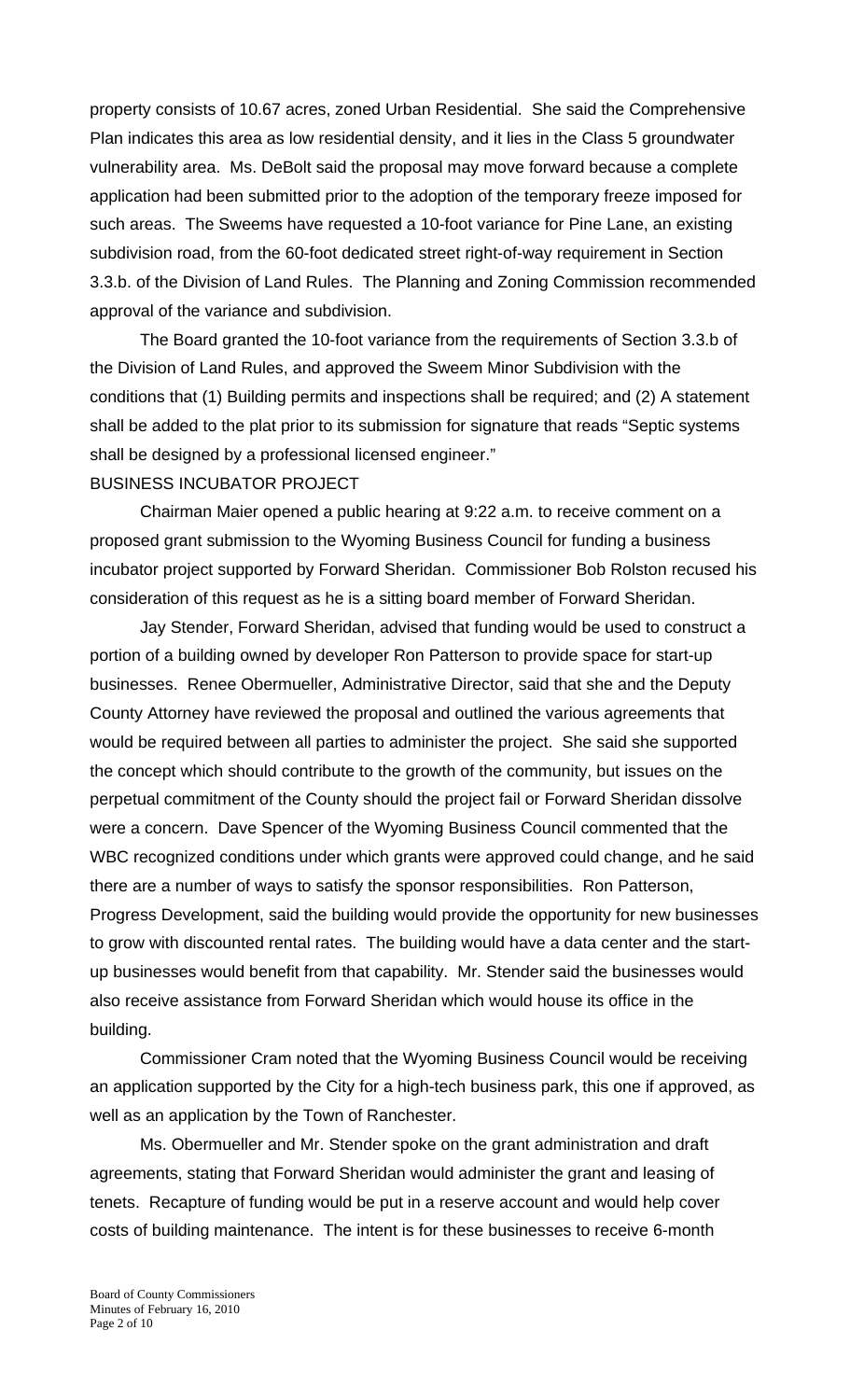reviews, with the goal for them to succeed and move out, leasing or purchasing space in the community. The hearing was closed at 9:46 a.m.

 Commissioner Ringley asked about the building coming in at \$2.3 million. Mr. Patterson said this was due in part to City code and ADA compliance, building aesthetics requirements, lighting in the parking lot, and the data center. Costs of construction have increased due to building standards, but the costs are still below the building value, primarily due to the electronic capabilities to be installed. Dick Weber, chairman of Forward Sheridan, said the businesses would not be retail, but in the high tech fields which is to their advantage at this location. The Commissioners expressed their confidence in Forward Sheridan to manage the project and to move economic development forward in the community. The Board approved Resolution 10-02-005, authorizing the Chairman to submit a Community Readiness Grant application to the Wyoming Business Council for construction funding of a building to be used as a Startup Incubator for Stage One Business Migration, in the amount of \$978,000, submission contingent upon final review of the grant application and related documents by the County Attorney's office. Commissioner Ringley voted in the negative and Commissioner Rolston abstained after his recusal.

#### RESOLUTION 10-02-005

A RESOLUTION OF SHERIDAN COUNTY AUTHORIZING THE SUBMISSION OF AN APPLICATION TO THE WYOMING BUSINESS READY COMMUNITY GRANT AND LOAN PROGRAM FOR A COMMUNITY READINESS PROJECT TO PROCURE A LOCATION FOR A BUSINESS INCUBATION FACILITY

WHEREAS, there is a need to assist start-up businesses within the community without undue risk to scarce public financing and limited private sector financing; and

WHEREAS, Sheridan County recognizes that assistance should be provided to start-up businesses as part of the County's comprehensive economic development plan through Forward Sheridan, a community supported organization committed to business recruitment and expansion; and

WHEREAS, Sheridan County has identified a location suitable to house start-up businesses and provide business incubation services, thereby assisting the efforts of business recruitment and expansion; and

WHEREAS, Sheridan County recognizes the ability to provide suitable business space at a cost affordable to business in the early development and growth stages would provide business assistance while retaining a tangible community asset within the boundaries of Sheridan County; and

WHEREAS, Sheridan County desires to participate in the Business Ready Community Grant program to assist in financing this project; and

WHEREAS, the Business Ready Community Grant and Loan program requires that certain criteria be met, as described by the Wyoming Business Council's Rules, and to the best of our knowledge, this application meets those criteria; and

WHEREAS, the requested Business Ready Community Grant and Loan program project funding would be matched from in-kind donation of land by Ron Patterson, developer and owner of the property proposed to be purchased through the Business Ready Community Grant and loan program; and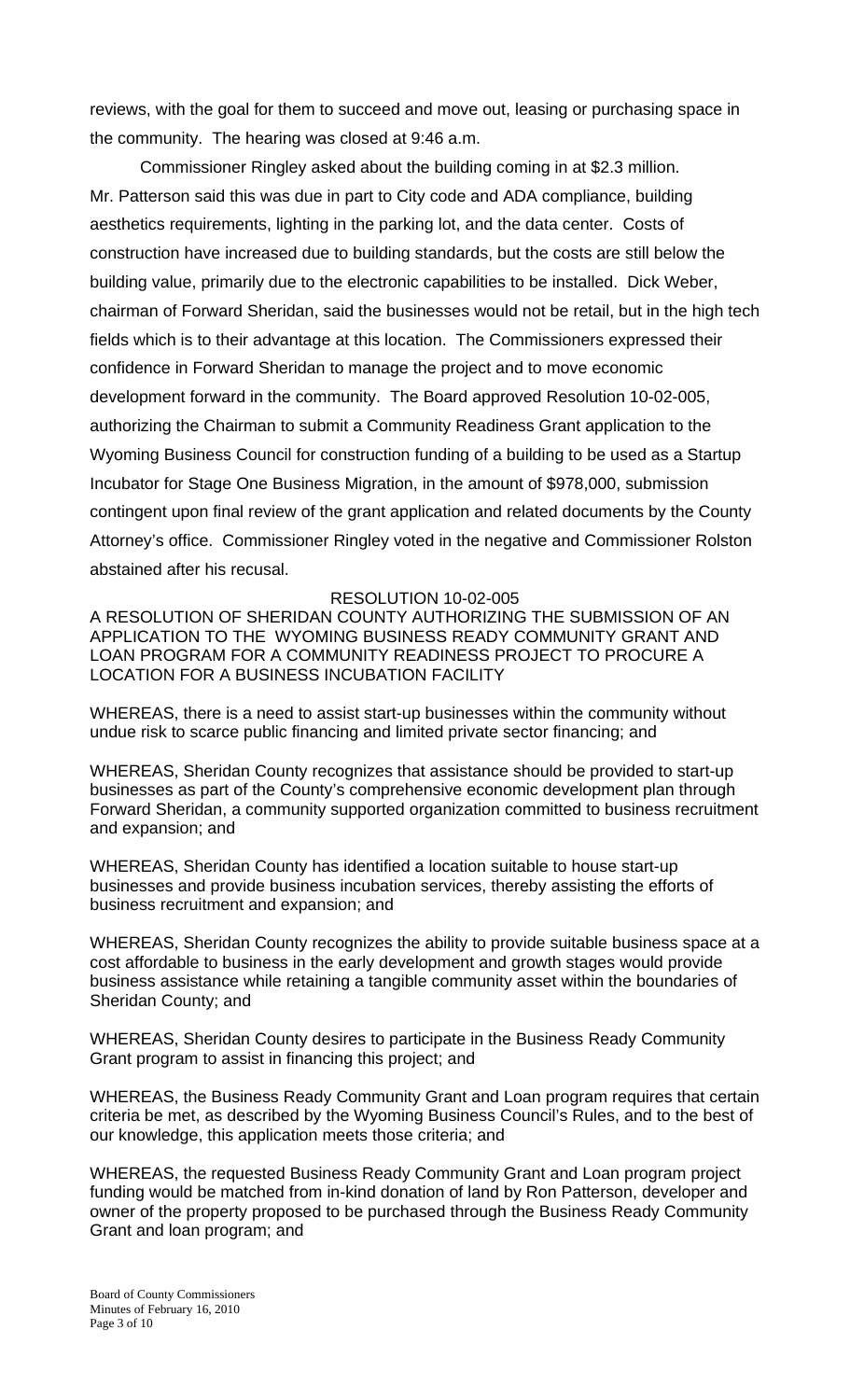WHEREAS, Sheridan County held a public hearing on February 16, 2010 to identify this economic development opportunity and determine all possible funding solutions for this project; to solicit testimony from citizens on whether use of the proposed funds might compete with existing business, and gave full consideration to all comments received; and

WHEREAS, Sheridan County is working in partnership with Forward Sheridan, Inc., and has provided preliminary cost estimates for the business incubation project.

NOW, THEREFORE, BE IT RESOLVED, that the Sheridan County Commissioners authorize the submission of a grant application in the amount of \$978,000.00 to the Wyoming Business Council for its consideration of this business incubation facility proposal.

DATED this 16th day of February, 2010.

BOARD OF COUNTY COMMISSIONERS Sheridan County, Wyoming **Attest:** /s/Steve Maier, Chairman /s/Audrey Koltiska, County Clerk (Signature notarized)

# COMMUNITY HEALTH

 Ms. Obermueller advised that this project originally proposed doing more work in the basement of the Community Health building but it was deemed more important to focus on the outside. The pre-construction walk-through revealed old electrical wiring and junction boxes that needed to be upgraded and consolidated. The Board approved an increase to the TSP, Inc. contract's not to exceed amount by \$5,200 to accomplish this work.

# COUNTY ROADS

 The Board authorized the Chairman to sign the Agreement with McGarvin-Moberly Construction Company of Worland to produce and stockpile crushed road base materials from the Lower Wolf Creek Pit, at the unit price of \$8/cubic yard, for a term to June 30, 2010. County Engineer Ken Muller said WYDOT has given the County permission to contract with its contractor to realize a cost savings. The gravel, 14,000 cubic yards, will be used on Dayton East Road and Half Way Lane at a projected cost of \$112,000. KLEENBURN COUNTY RECREATION AREA

 The Board authorized the Public Works Department to purchase a vault restroom facility from CXT, Inc. for the Kleenburn County Recreation Area. Permission was given to purchase through the Wyoming State Parks Office's state-wide contract, at a price of \$32,449.33.

# ZONING RULES

 Resolution 09-12-166 to adopt certain amendments to the Rules and Regulations Governing Zoning addressing Groundwater Protection Areas (GPA) was placed on the Table on December 1, 2009. The Board removed this matter for further discussion.

 County Planner Mark Reid said the draft resolution before the Board is the same that was tabled but without references to options using enhanced septic systems. He said it is proposed to require not less than five acres of land per dwelling unit (or commercial/industrial building) for a GPA site (other than Agricultural Districts and legal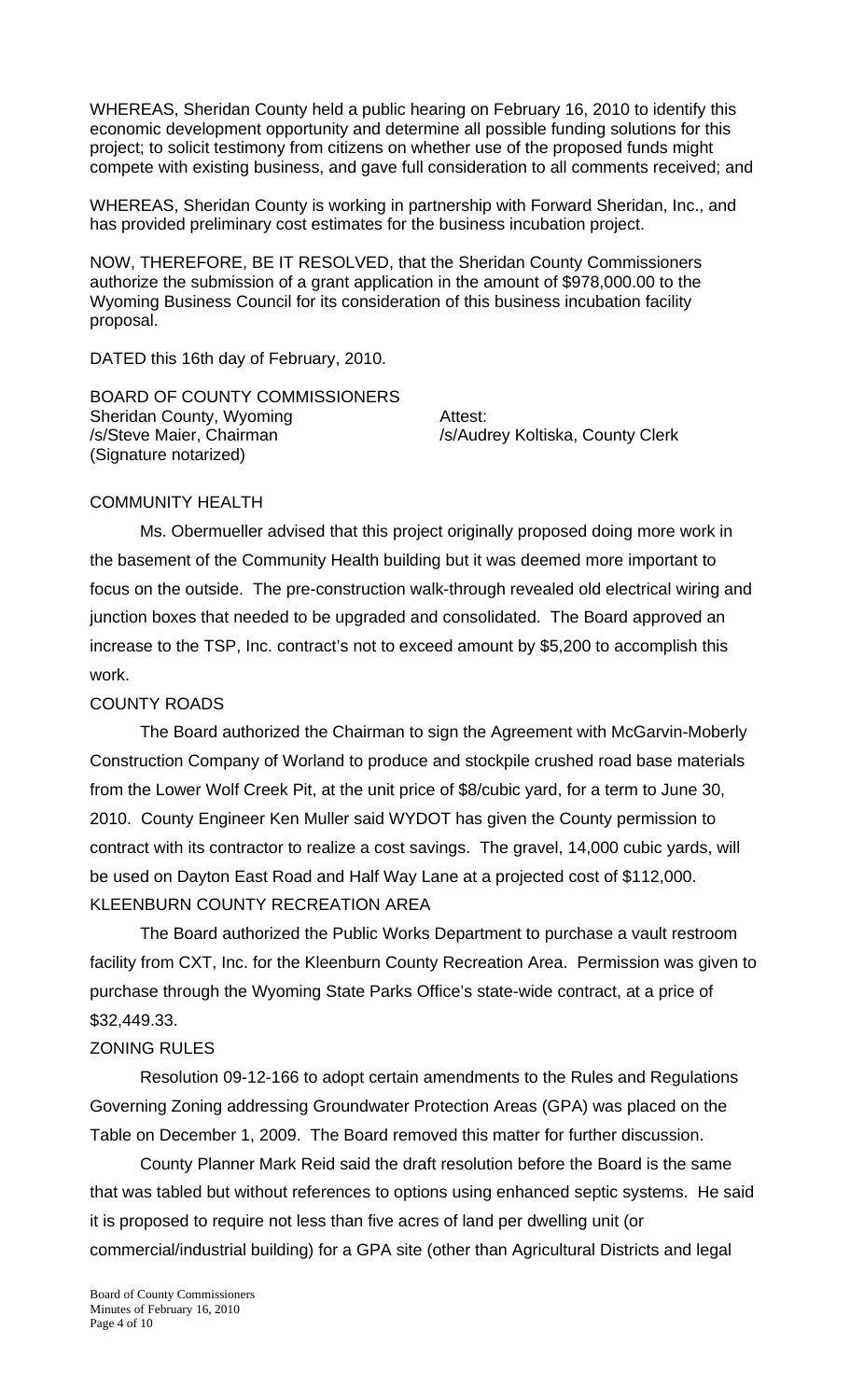non-conforming parcels), which is not served with central water and sewer service. He hoped to have more parcel size options available by the end of the year after working with Clarion, the County's consultant. The goal is to work toward preserving open space using conservation design principles by clustering residences. He said a key to making clustering work would be the ability to handle sewage through enhanced sewage systems. Each application using the conservation design option would be reviewed individually, looking at the terrain, natural areas and site plan. The Board approved Resolution 09-12- 166, adopting the presented amendments to the Zoning Rules, as revised, requiring a minimum lot area of five acres per dwelling unit in certain zoning districts that are also County classified as Groundwater Protection Areas, and not served with central water and sewer systems. These amendment revisions delete the definition of "Enhanced On-site Sewage Treatment System" and 16 occurrences of statements related to requiring such a system. The resolution also lifts the temporary freeze on subdivisions within the GPA.

RESOLUTION 09-12-166 RULES AND REGULATIONS GOVERNING ZONING IN SHERIDAN COUNTY TERMINATION OF FREEZE IMPOSED ON SUBDIVISION OF LAND

- WHEREAS, the Board of County Commissioners, in anticipation of establishing a Groundwater Protection Area for Sheridan County, imposed a temporary freeze on subdivision of land for areas located wholly or partially within identified Class 5 groundwater vulnerability areas of the County on August 6, 2009; and
- WHEREAS, the Board of County Commissioners, observing a need to amend its Zoning Rules, expressed its intent by Resolution 09-10-137, on October 6, 2009, to amend the rules cited as the Sheridan County Zoning Resolution; and
- WHEREAS, the proposed amendment to the rules was made available to the public by paper copy and on the County's website; and
- WHEREAS, the Board gave proper notice according to Wyo. Stat. § 18-5-202, and held a public hearing on December 1, 2009 to receive public comment on the proposed language changes to 1) add definitions to Section 5 for "Enhanced On-site Sewage Treatment System" and for "Groundwater Protection Area", and 2) amend minimum lot area requirements in Sections 8, 9, 11, 12, 13, 14 and 15, where Groundwater Protection Areas have been identified; and
- WHEREAS, the Board has since adopted Resolution 09-12-165, authorizing the Zoning Resolution be renamed "Rules and Regulations Governing Zoning, Sheridan County, Wyoming ("Zoning Rules").
- NOW, THEREFORE, BE IT RESOLVED that the Board of County Commissioners approves the incorporation of language in the "Zoning Rules" in reference to Groundwater Protection Areas as specified in Exhibit 1 attached hereto.
- BE IT FURTHER RESOLVED that the Board of County Commissioners hereby adopts the Sheridan County Rules and Regulations Governing Zoning, Sheridan County, Wyoming, as amended.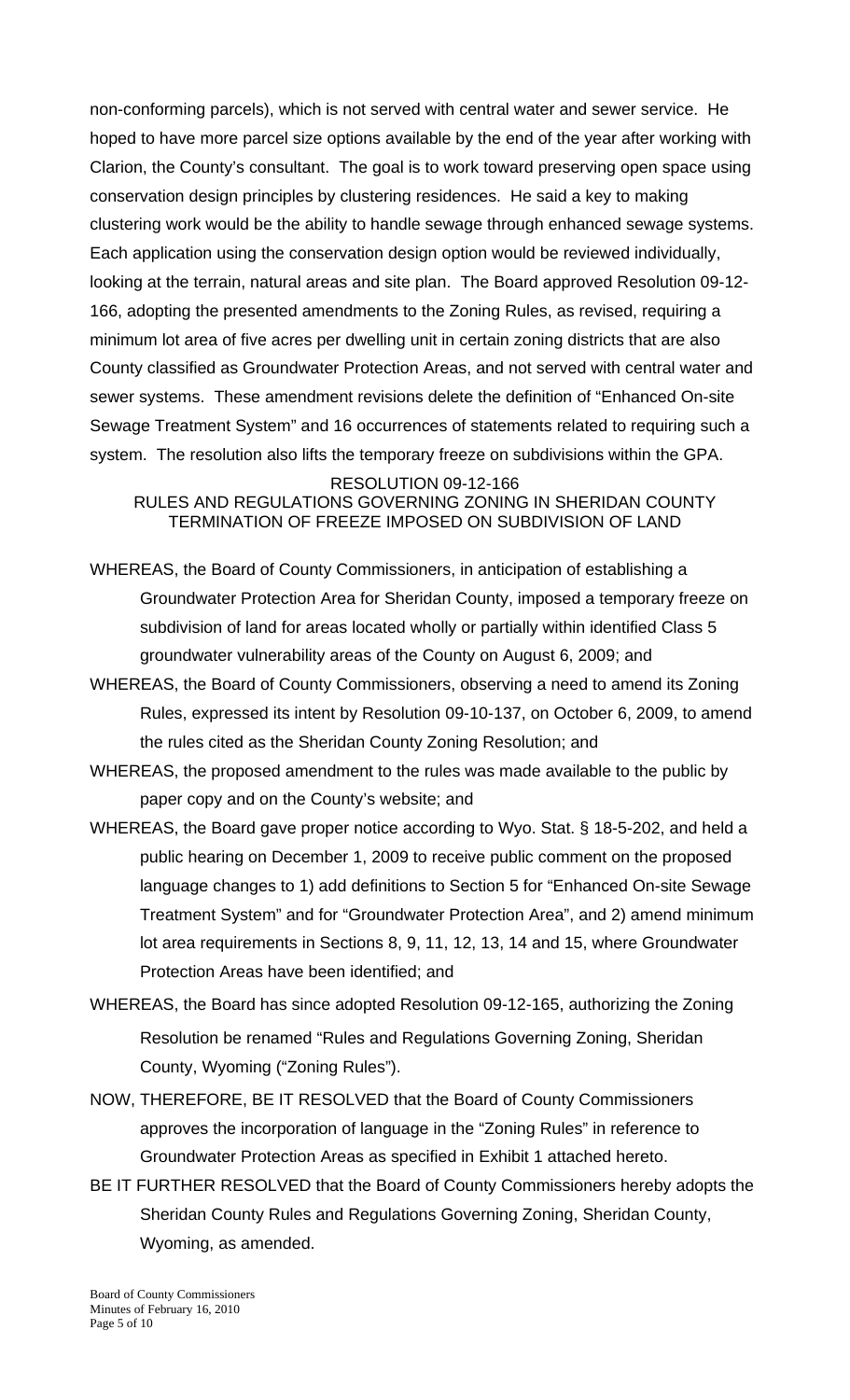BE IT FURTHER RESOLVED that the adopted Zoning Rules be filed with the County Clerk.

BE IT FURTHER RESOLVED that the temporary freeze of subdivision of land imposed pursuant to Resolution 09-08-031 is hereby rescinded, effective immediately upon the filing with the County Clerk of the aforementioned Zoning Rules as amended; and that subdivision projects be allowed to continue, at pre-amendment minimum lot area, if they meet the following:

1. An active subdivision application is on file with Public Works Department, or

 2. Documentation is on file with Public Works indicating a landowner has pursued a subdivision application within the two years prior to lifting the freeze.

DONE in a regular meeting of the Board of County Commissioners this 16th day of February, 2010.

BOARD OF COUNTY COMMISSIONERS Attest: Sheridan County, Wyoming /s/Steve Maier, Chairman /s/Audrey Koltiska, County Clerk (Signature notarized)

EXHIBIT 1

#### DRAFT AMENDMENTS TO THE SHERIDAN COUNTY ZONING RESOLUTION (WITH "ENHANCED SYSTEM" DELETIONS)

Proposed Amendments:

Section 5. Definitions.

*Add Definitions as follows:* 

Enhanced On-site Sewage Treatment System – A wastewater treatment system designed specifically for disposal of sewage on the same property as the permitted use that utilizes advanced treatment technologies in accordance with NSF/ANSI Standard 40, Current Edition, which provide for enhanced removal of one or more contaminants as compared to conventional disposal (septic tank/leach field) systems.

Groundwater Protection Area – Class 5 Groundwater Vulnerability areas (see map Appendix "A") identified by the Wyoming Department of Environmental Quality and the University of Wyoming et al, (Wyoming Ground Water Vulnerability Assessment Handbook, SDVC Report 98-01, 1998).

Section 8. UR Urban Residential

A. The following uses are permitted.

(1) Residential dwellings

(2) Mobile Home Parks

(3) Agricultural uses

B. Minimum lot area per dwelling unit:

(1) 6,000 square feet per dwelling unit if served with central water and sewer system.

(2) 2,500 square feet per multiple dwelling unit if served with central water and sewer system.

(3) Two (2) acres per dwelling unit if the lot is:

a. located completely outside a Groundwater Protection Area, or

# b. is served with an enhanced on-site sewage treatment system, or central sewer system.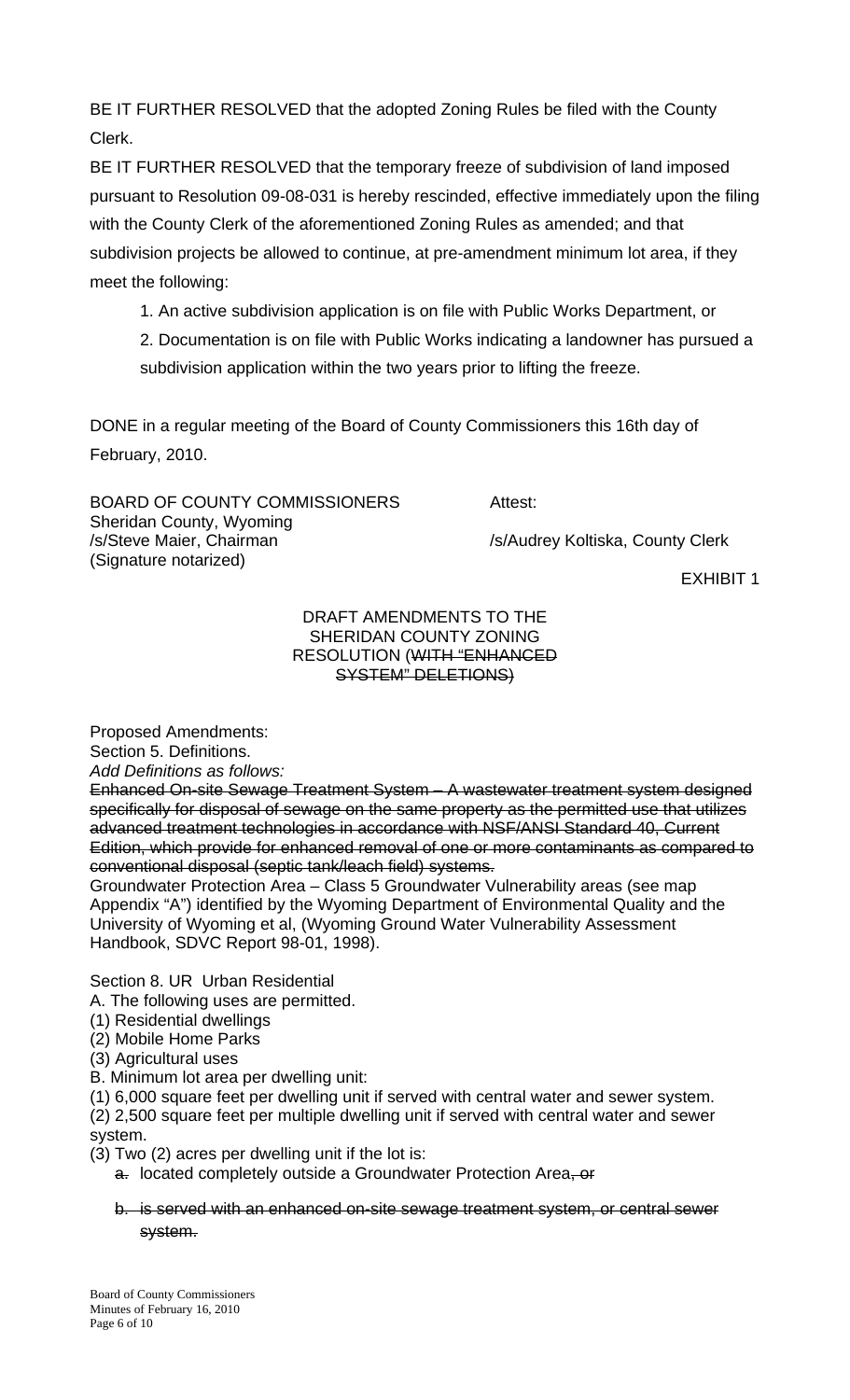(4) Five (5) acres per dwelling unit if located wholly or partially within a Groundwater Protection Area and is not served with a central water and sewer system, or an enhanced on-site sewage treatment system.

C. Minimum yard requirements.

- (1) Front yard 25
- (2) Rear yard 20
- (3) Side yard 5

Section 9. RR-Rural Residential

- A. The following uses are permitted.
- (1) Agricultural
- (2) Residential
- B. Minimum lot area per dwelling unit.
- (1) Two (2) acres per dwelling unit if the lot is:
	- a. located completely outside a Groundwater Protection Area, or

b. is served with an enhanced on-site sewage treatment system, or central sewer system.

(2) Five (5) acres per dwelling unit if the lot is located wholly or partially within a Groundwater Protection Area and is not served with a central sewer system, or an enhanced on-site sewage treatment system.

- C. Minimum yard requirements.
- (1) Front yard 25

(2) Rear yard 20

(3) Side yard 5

Section 10. A-Agricultural.

- A. The following uses are permitted.
- (1) Agricultural
- (2) Residential
- B. Minimum lot area.
- (1) 35 acres per dwelling unit
- C. Minimum yard requirements.
- (1) Front yard 25
- (2) Rear yard 20
- (3) Side yard 5

Section 11. C-1 Commercial.

A. The following uses are permitted.

- (1) NO RESIDENTIAL USE ALLOWED
- (2) C-1, C-2, and C-3 commercial uses
- B. Minimum lot area.
- (1) No minimum lot area if connected to central water and sewer systems.
- (2) Two (2) acres per commercial building if the lot is:

a. located completely outside a Groundwater Protection Area, or

b. is served with an enhanced on-site sewage treatment system, or central sewer system.

(3) Five (5) acres per commercial building if the lot is located wholly or partially within a Groundwater Protection Area and is not served with a central water and sewer system, or an enhanced on-site sewage treatment system.

C. Minimum yard requirements.

(1) None required.

Section 12. C-2 Commercial.

A. The following uses are permitted.

(1) C-2 and C-3 Commercial uses

(2) Residential

B. Minimum lot area per dwelling unit.

(1) 6,000 square feet per dwelling unit if served with central water and sewer system.

(2) Two (2) acres per dwelling unit if the lot is:

Board of County Commissioners Minutes of February 16, 2010

Page 7 of 10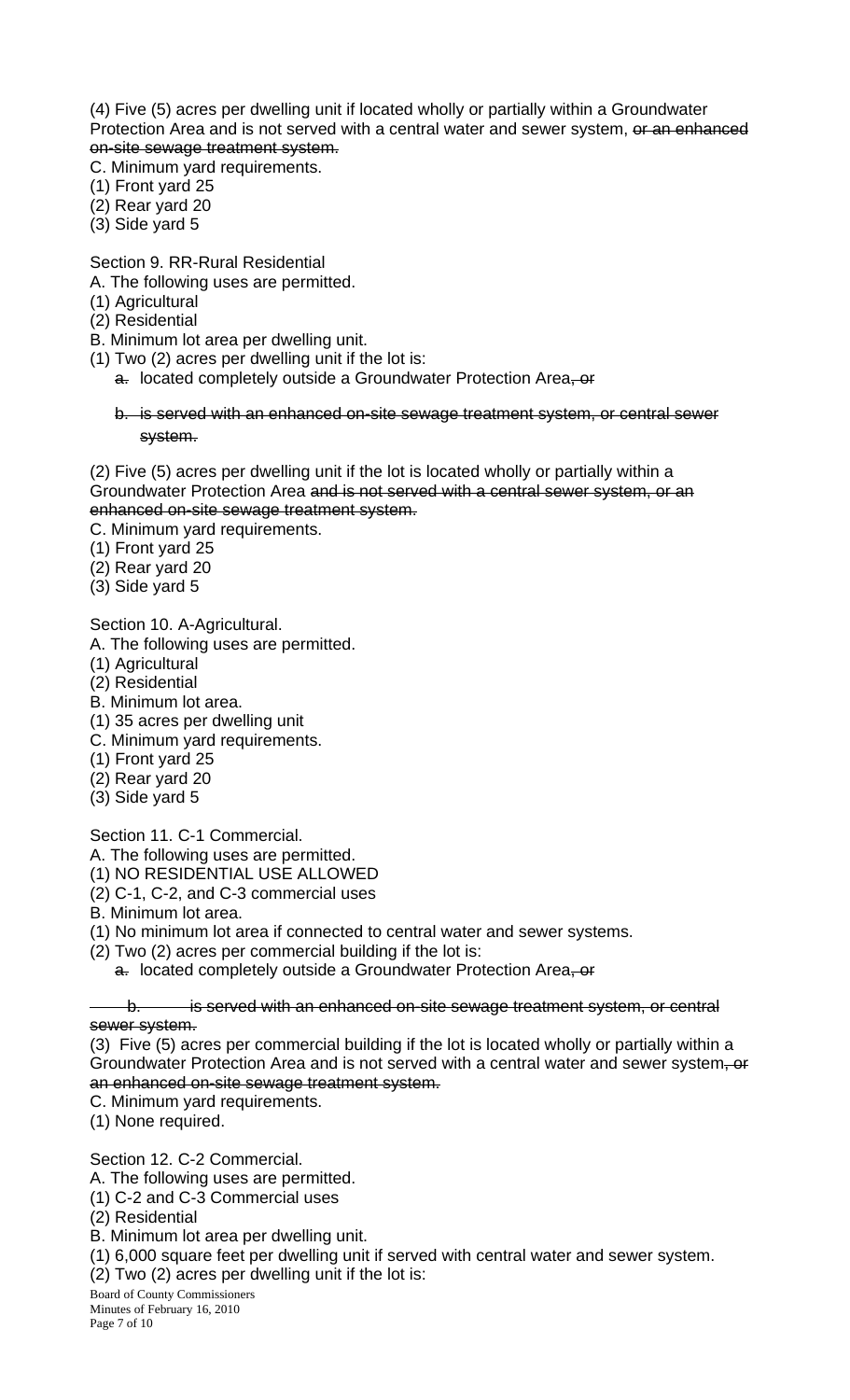- a. located completely outside a Groundwater Protection Area, or
- b. is served with an enhanced on-site sewage treatment system, or central sewer system.

(3) Five (5) acres per dwelling unit if the lot is located wholly or partially within a Groundwater Protection Area and is not served with a central water and sewer system<del>, or</del> an enhanced on-site sewage treatment system.

C. Minimum lot area per commercial building.

(1) No minimum lot area if connected to central water and sewer systems.

(2) Two (2) acres per commercial building if the lot is:

a. located completely outside a Groundwater Protection Area, or

b. is served with an enhanced on-site sewage treatment system, or central

sewer system.

(3) Five (5) acres per commercial building if the lot is located wholly or partially within a Groundwater Protection Area and is not served with a central water and sewer system, or an enhanced on-site sewage treatment system.

D. Minimum yard requirements.

Commercial - none required.

**Residential** 

(1) Front yard 25

(2) Rear yard 20

(3) Side yard 5

Section 13. C-3 Commercial

A. The following uses are permitted.

(1) C-3 commercial uses

(2) Residential

B. Minimum lot area per dwelling unit or commercial building.

(1) 6,000 square feet per dwelling unit or commercial building if served with central water and sewer system.

(2) Two (2) acres per dwelling unit or commercial building if the lot is:

a. located completely outside a Groundwater Protection Area, or

#### b. is served with an enhanced on-site sewage treatment system, or central sewer system.

(3) Five (5) acres per dwelling unit or commercial building if the lot is located wholly or partially within a Groundwater Protection Area and is not served with a central water and sewer system, or an enhanced on-site sewage treatment system.

C. Minimum yard requirements.

Commercial and residential

- (1) Front yard 25
- (2) Rear yard 20
- (3) Side yard 5

Section 14. I-1 Industrial

A. The following uses are permitted.

(1) I-1, I-2 Industrial and C-1 Commercial

(2) Agricultural

- B. Minimum lot area.
- (1) No minimum lot area if connected to central water and sewer.
- (2) Two (2) acres per industrial building if the lot is:
	- a. located completely outside a Groundwater Protection Area, or
	- b. is served with an enhanced on-site sewage treatment system, or central sewer system.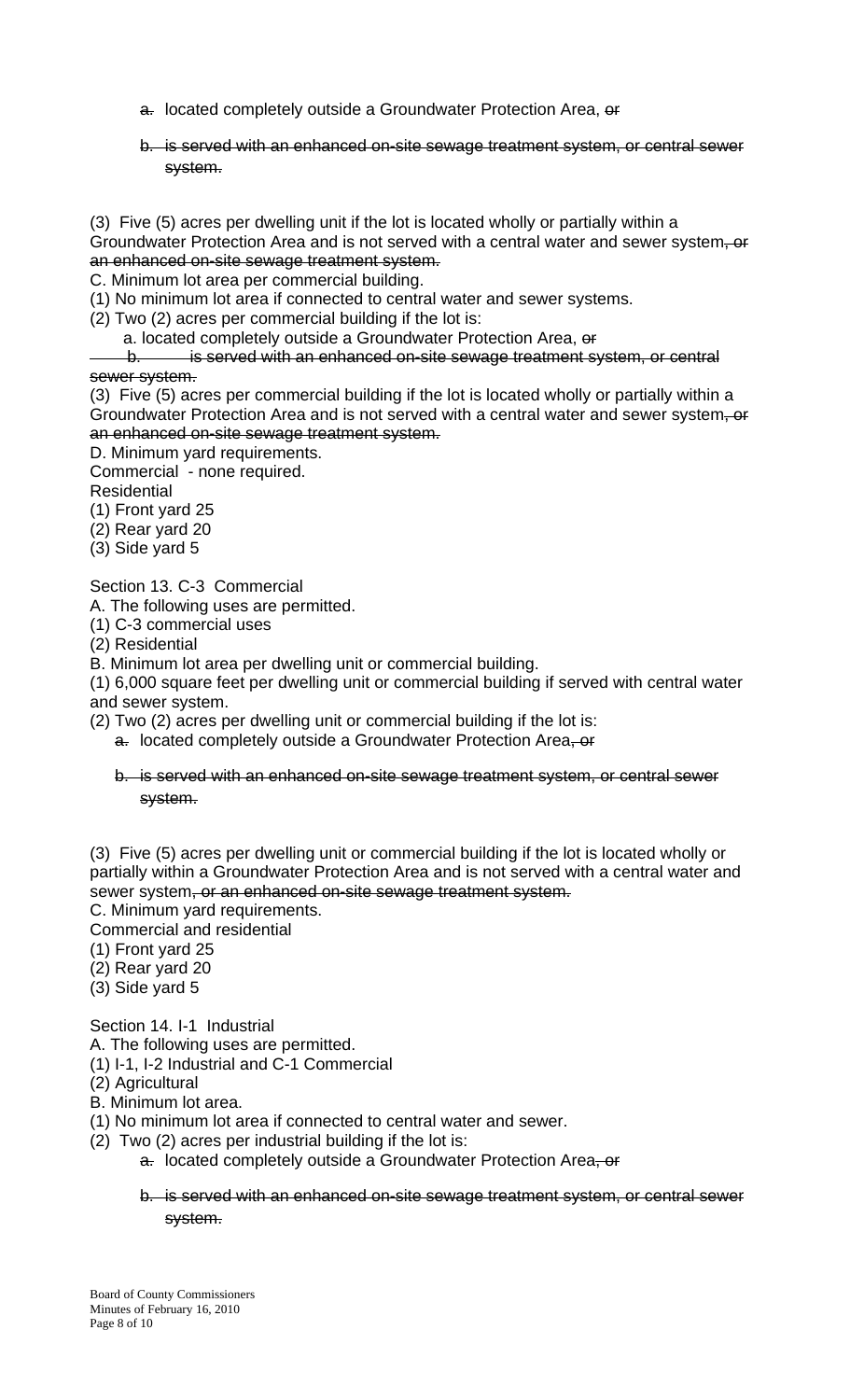(3) Five (5) acres per industrial building if the lot is located wholly or partially within a Groundwater Protection Area and is not served with a central water and sewer system, or an enhanced on-site sewage treatment system.

C. Minimum yard requirements.

(1) None required.

Section 15. I-2 Industrial A. The following uses are permitted.

- (1) I-2 Industrial and C-1 and C-2 commercial
- (2) Agricultural
- B. Minimum lot area.
- (1) No minimum if connected to central water and sewer.
- (2) Two (2) acres per industrial building if the lot is:
	- a. located completely outside a Groundwater Protection Area, or

b. is served with an enhanced on-site sewage treatment system, or central sewer system.

(3) Five (5) acres per industrial building if the lot is located wholly or partially within a Groundwater Protection Area and is not served with a central water and sewer system, or an enhanced on-site sewage treatment system.

- C. Minimum yard requirement.
- (1) None required.

A copy of Appendix A "Map of Class 5 Groundwater Vulnerability Areas" is available through the County Commissioner and Planning offices.

#### BIG HORN FIRE DISTRICT

 The Board concurred with the actions of the Big Horn Fire District board to accept three properties into the District and stated that no election is required for any temporary directors as they are not needed. The following landowners' properties were entered into the District.

R7080, Terrence E. and Crystal R. Lenhart, 41 Landon Lane;

R5105, David T. Clarendon, 80 acres described Sec. 12, T54N, R84W, SESW, all Sec 12, T54N, R84W, SWSE all ;

 R4339, David T. Clarendon, 164.64 acres described T54N, R83W, Sec. 7, Part Lot 2; T54N, R83W Sec. 7 All, Lot 3, T54N, R83W, Sec. 7 All Lot 4, T54N, R84W, Sec. 12 E SE All

# MALT BEVERAGE PERMISSION

 Upon its request and agreement to not charge for malt beverages dispensed at its club picnic to be held July 4, 2010, at the Story Centennial Park, between the hours of 10 AM to 6 PM, the Board granted permission to the KARZ Club to provide malt beverages to its guests.

#### COURTHOUSE RENOVATION

 Ms. Obermueller advised that additional work was found to be required after the walls were exposed by the contractor. The Board authorized the Chairman to sign Change Order 001 to the O'Dell Construction Company contract for renovation of the third and fourth floors of the Courthouse, in an increased amount of \$11,750.